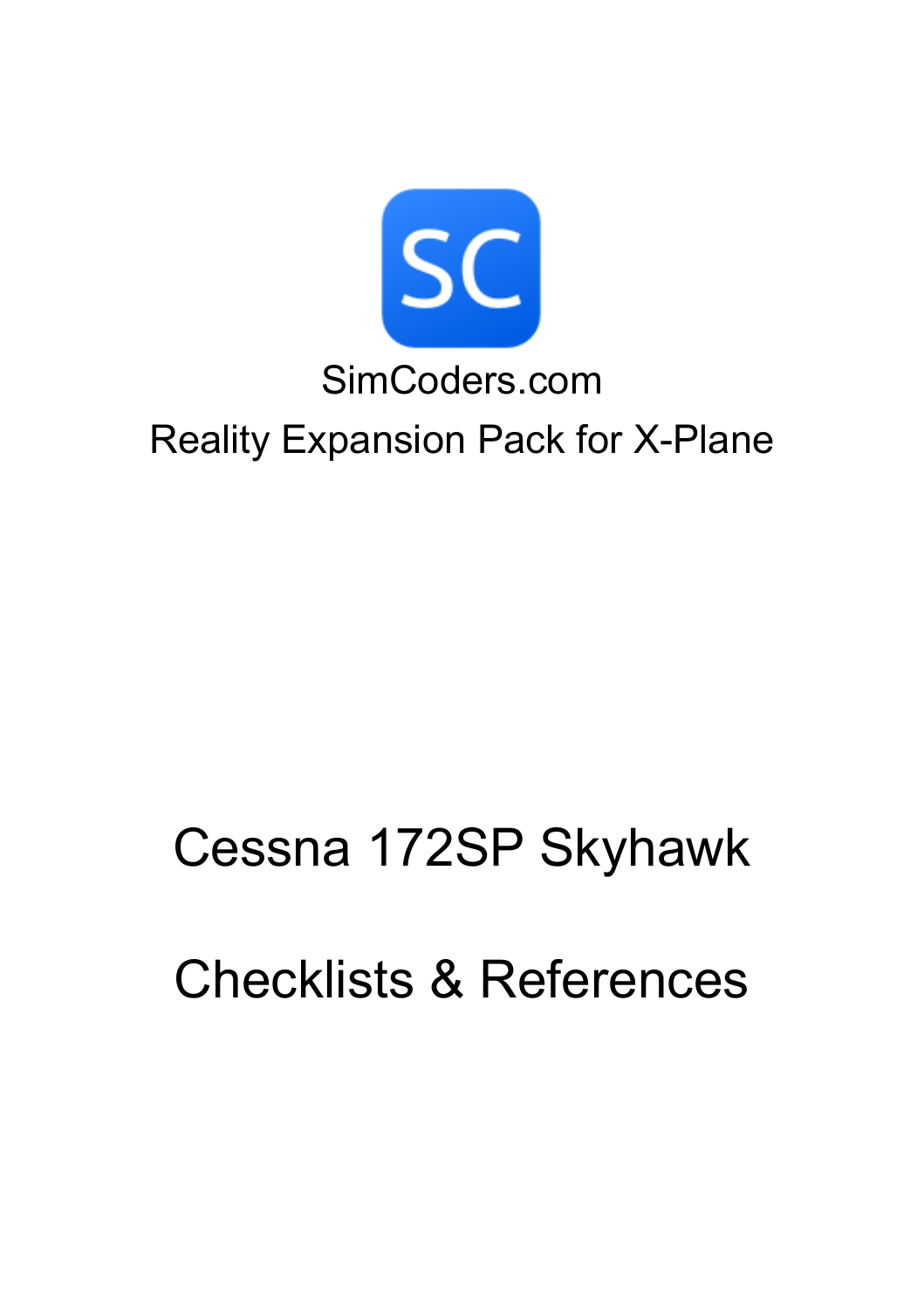#### **ENGINE START**

| 2. Brakes <b>with the State of the State of State of the State of State of State of State of State of State of State of State of State of State of State of State of State of State of State of State of State of State of State</b> |               |
|--------------------------------------------------------------------------------------------------------------------------------------------------------------------------------------------------------------------------------------|---------------|
| 3. Fuel Selector <b>Elector 2008</b> BOTH                                                                                                                                                                                            |               |
| 4. Fuel Shutoff Valve <b>Election Strategy Contact Control</b> Con (IN)                                                                                                                                                              |               |
| 5. Circuit Breakers <b>Election Contract Contract Contract CHECK</b>                                                                                                                                                                 |               |
|                                                                                                                                                                                                                                      | <b>ON</b>     |
| 7. Avionics Switch <b>Election Communisties</b>                                                                                                                                                                                      | OFF           |
|                                                                                                                                                                                                                                      | ON            |
| 9. Throttle <b>Election Constructs</b> OPEN 1/4 INCH                                                                                                                                                                                 |               |
| 10. Mixture <b>Election Contract Contract Contract Contract Contract Contract Contract Contract Control Contract Contract Contract Contract Contract Contract Contract Contract Contract Contract Contract Contract Contract Con</b> |               |
| If engine cold:                                                                                                                                                                                                                      |               |
| a. Aux. PumpON                                                                                                                                                                                                                       |               |
| b. MixtureRich until 3-5 GPH then CUT OFF                                                                                                                                                                                            |               |
| c. Aux. PumpOFF                                                                                                                                                                                                                      |               |
| 11. Propeller Area                                                                                                                                                                                                                   | <b>CLEAR</b>  |
| 12. Starter                                                                                                                                                                                                                          | <b>ENGAGE</b> |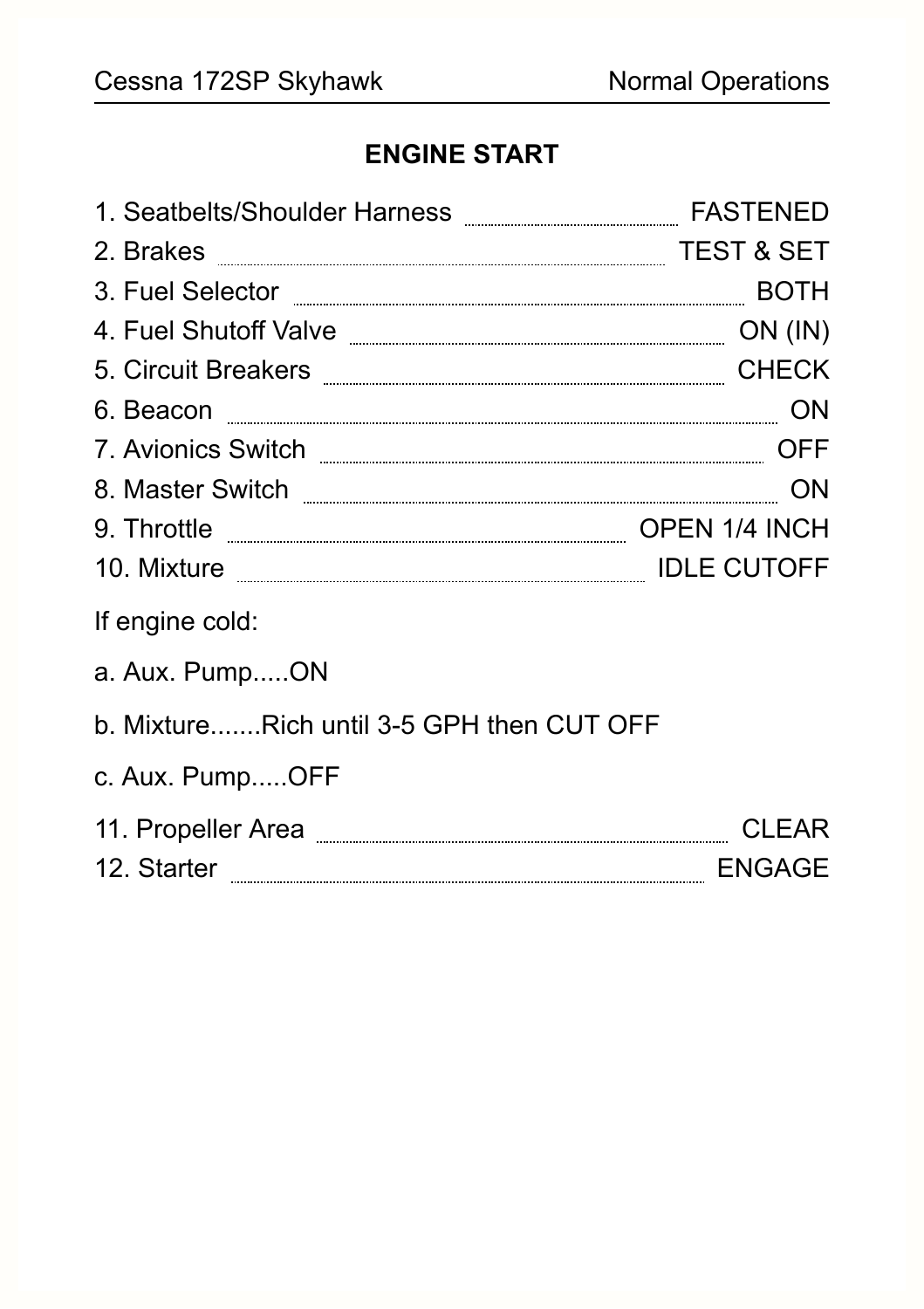#### **AFTER ENGINE START**

| 1. Ignition Switch           |                     |
|------------------------------|---------------------|
| 2. Mixture (At Engine Start) | <b>RICH</b>         |
| 3. Engine                    | <b>RPM 1000 RPM</b> |
| 4. Oil Pressure              | <b>CHECK</b>        |
| 5. Mixture                   | <b>LEANED MAX</b>   |
| 6. Flaps                     | <b>RETRACT</b>      |
| 7. Avionics                  |                     |
| 8. Instruments               |                     |

#### **TAXI**

| 1. Brakes             | <b>CHECK</b>         |
|-----------------------|----------------------|
| 2. Magnetic Compas    | <b>MOVEMENT FREE</b> |
| 3. Flight Instruments | <b>CHECK</b>         |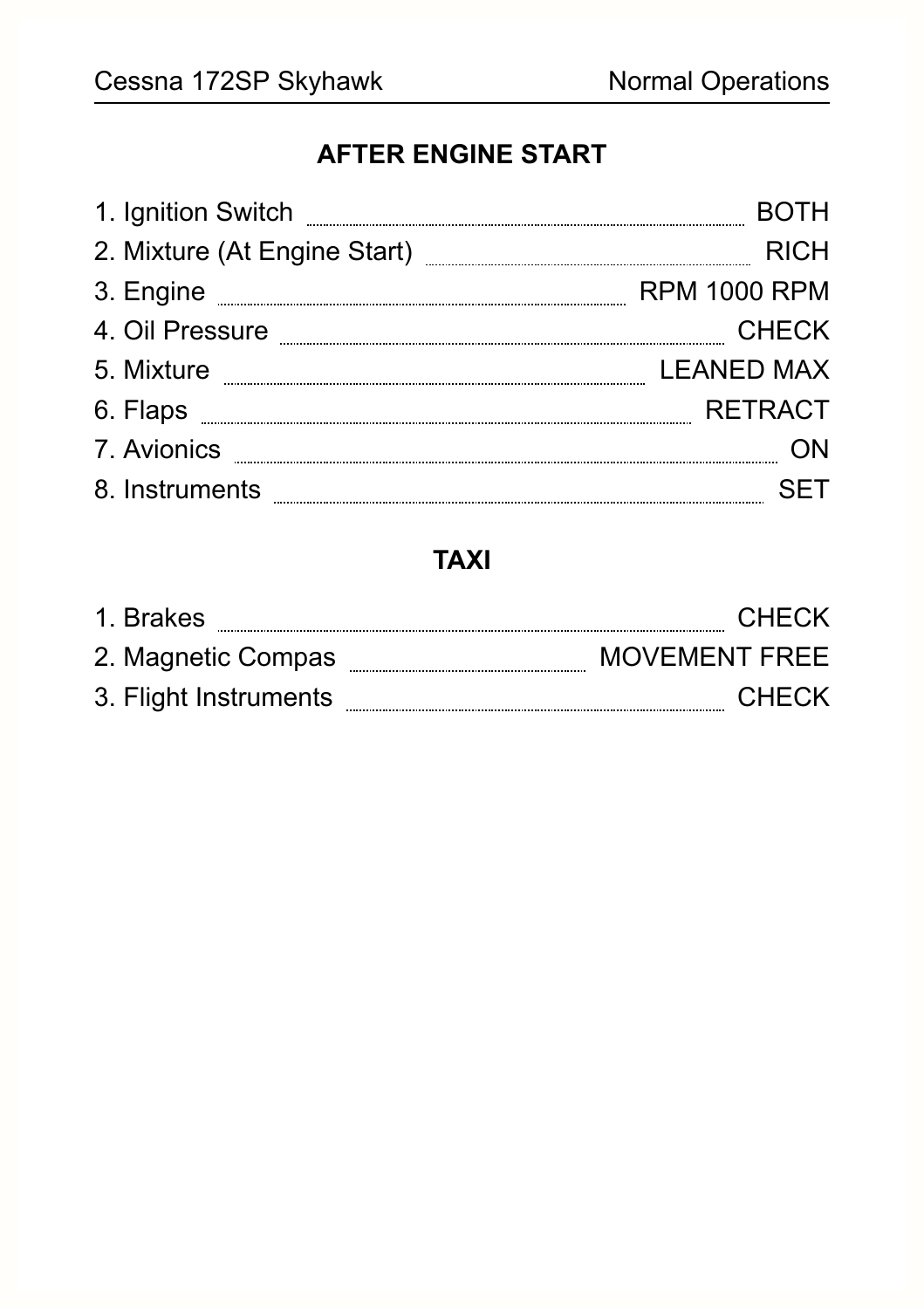#### **BEFORE TAKEOFF**

| 1. Parking Brakes                                                                                                                                                                                                                    | <b>SET</b>                                          |
|--------------------------------------------------------------------------------------------------------------------------------------------------------------------------------------------------------------------------------------|-----------------------------------------------------|
| 2. Flight Controls <b>Election</b> FREE & CORRECT                                                                                                                                                                                    |                                                     |
| 3. Flight Instruments <b>with a community of the contract of the contract of the contract of the contract of the contract of the contract of the contract of the contract of the contract of the contract of the contract of the</b> | <b>SET</b>                                          |
| 4. Fuel Selector                                                                                                                                                                                                                     | <b>BOTH</b>                                         |
| 5. Elevator Trim                                                                                                                                                                                                                     | <b>SET</b>                                          |
| 6. Mixture <b>Election Constructs</b> RICH FOR RUNUP                                                                                                                                                                                 |                                                     |
| 7. Autopilot                                                                                                                                                                                                                         | ___________________________________CHECK DISCONNECT |
| 8. Throttle                                                                                                                                                                                                                          | <b>1800 RPM</b>                                     |
|                                                                                                                                                                                                                                      | <b>CHECK</b>                                        |
|                                                                                                                                                                                                                                      | <b>CHECK</b>                                        |
|                                                                                                                                                                                                                                      | <b>CHECK</b>                                        |
| 12. Magnetos <b>William Magnetos</b> (125/50)                                                                                                                                                                                        |                                                     |
| 13. Throttle <b>www.communication.communication</b>                                                                                                                                                                                  | <b>IDLE CHECK</b>                                   |
| 14. Radios                                                                                                                                                                                                                           | <b>SET</b>                                          |
|                                                                                                                                                                                                                                      | <b>RELEASE</b>                                      |
| 16. Door/Windows <b>with the contract of the contract of the contract of the contract of the contract of the contract of the contract of the contract of the contract of the contract of the contract of the contract of the con</b> |                                                     |
| 17. Flaps <b>Election</b> AS REQUIRED                                                                                                                                                                                                |                                                     |
| 18. Mixture <b>Election</b> RICH (BELOW 3000 FT)                                                                                                                                                                                     |                                                     |
|                                                                                                                                                                                                                                      |                                                     |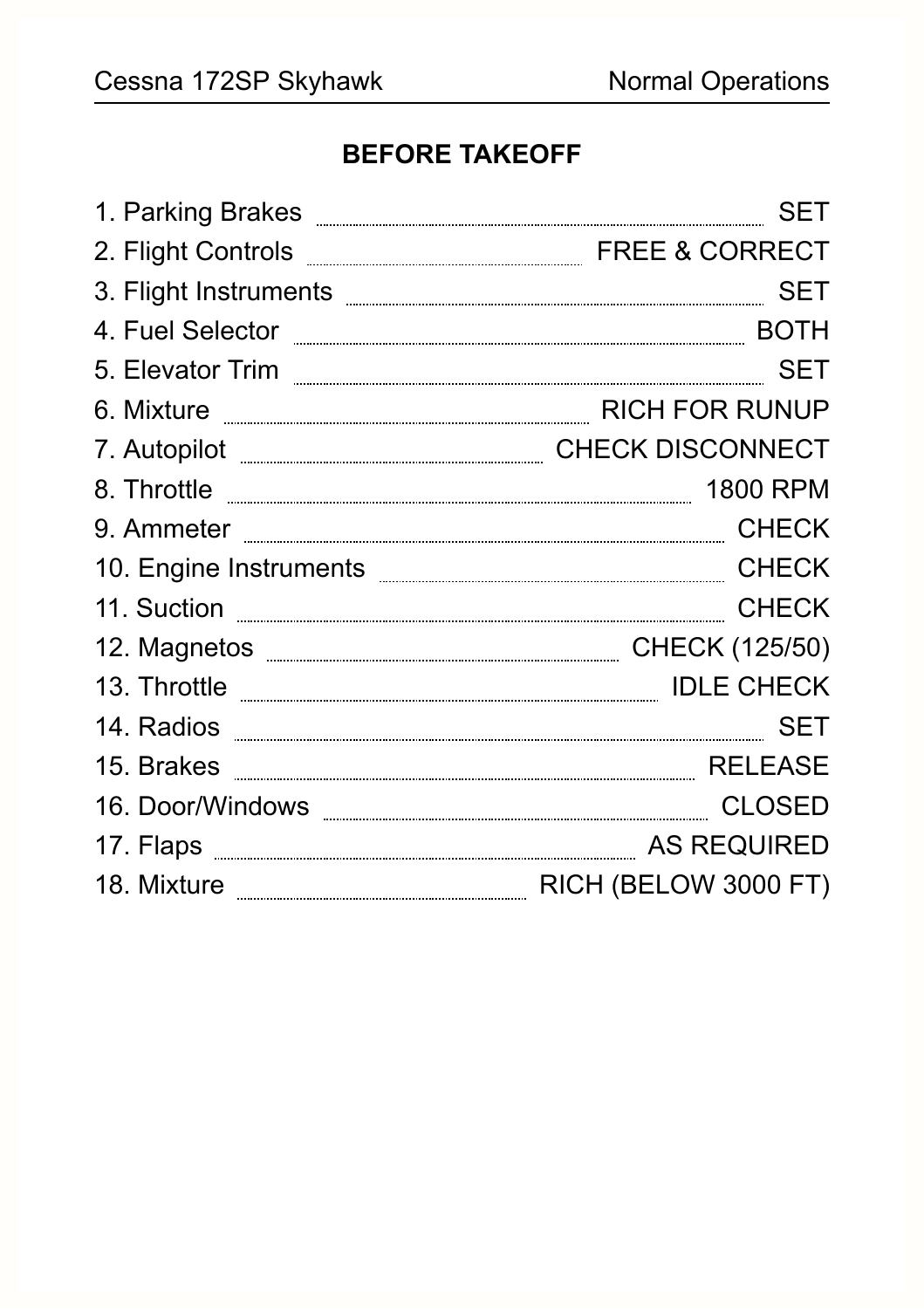#### **TAKEOFF**

| 1. Lights      | ON AS REQUIRED    |
|----------------|-------------------|
| 2. Transponder |                   |
| 3. Throttle    | <b>FULL POWER</b> |
| 4. Climb Speed | 79 KTS            |

#### **BEFORE LANDING**

| 1. Seatbelts         | <b>ADJUST</b>  |
|----------------------|----------------|
| 2. Fuel Selector     | <b>BOTH</b>    |
| 3. Engine Gauges     | <b>CHECK</b>   |
| 4. Heading Indicator | <b>ALIGNED</b> |
| 5. Altimeter Setting | <b>CHECK</b>   |
| 6. Radios            | SFT            |
| 7. Autopilot         |                |
| 8. Mixture           | RICH           |
| 9. Flaps             | DOWN           |
| 10. Approach Speed   | 65-75 KTS      |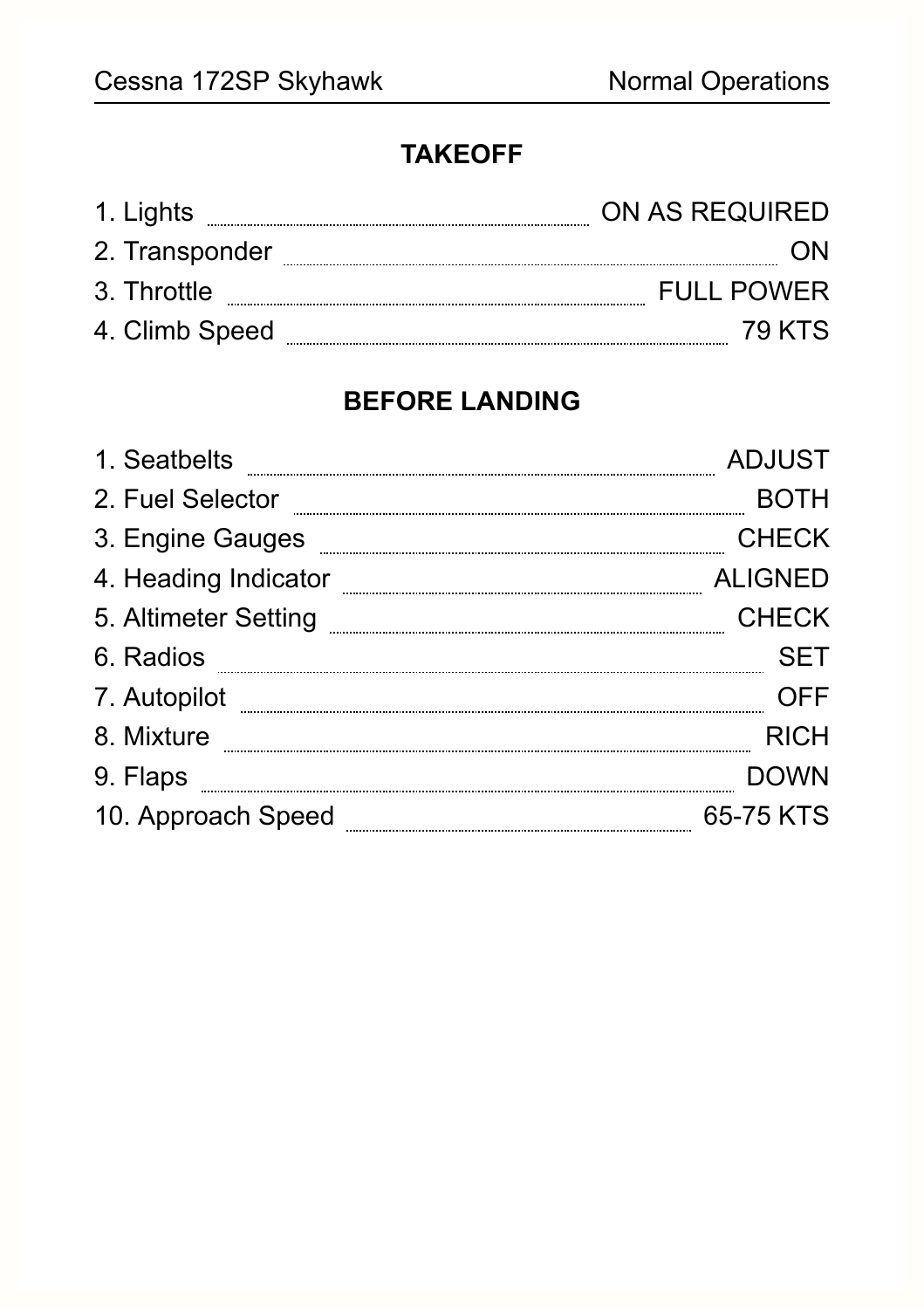#### **AFTER LANDING CHECK**

| 1. Lights (Except Beacon) | ()⊢⊢          |
|---------------------------|---------------|
| 2. Transponder            | $()$ $\vdash$ |
| 3. Flaps                  |               |
| 4 Trim                    | NFUTRAL       |

#### **ENGINE SHUTDOWN**

| 1. Throttle                   |                    |
|-------------------------------|--------------------|
| 2. Mags GROUND                | <b>CHECK</b>       |
| 3. Throttle                   | 1000 RPM           |
| 4. Avionics/Electrical Equip. |                    |
| 5. Mixture                    | <b>CUTOFF</b>      |
| 6. Master/Alternator Switch   | OFF                |
| 7. Ignition Switch            | NFF                |
| 8. Ignition Key               | <b>GLARESHIELD</b> |

#### **SECURING AIRCRAFT**

| 1. Hobbs & Tach         | <b>RECORD</b>   |
|-------------------------|-----------------|
| 2. Control Lock         | <b>INSTALL</b>  |
| 3. Tiedowns/Chocks      | INSTALL         |
| 4. Propeller (For Fuel) | <b>VERTICAL</b> |
| 5. Fuel                 | RIGHT TANK      |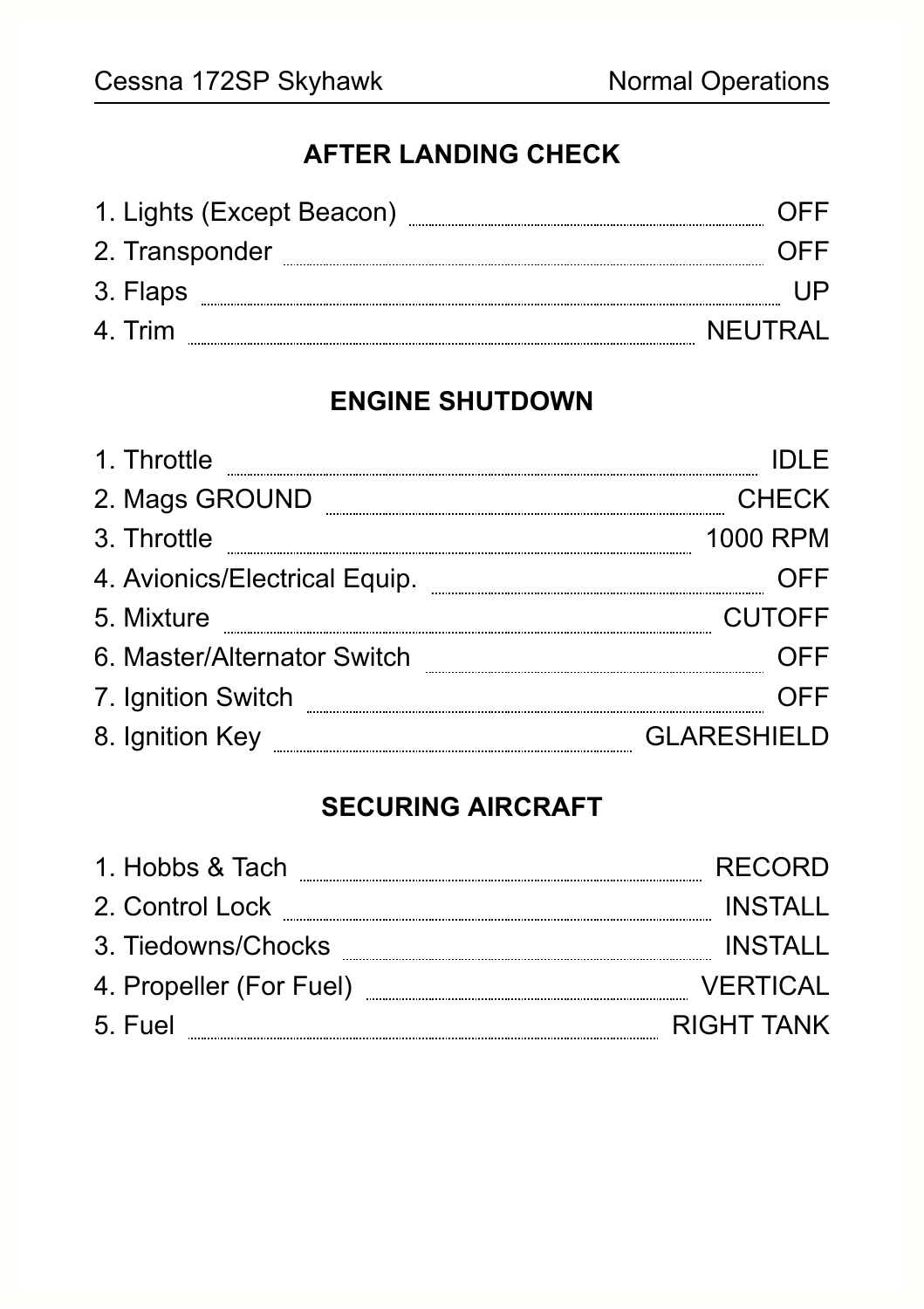#### **AIRSPEEDS FOR EMERGENCY OPERATIONS**

| Engine Failure After T.O. (Flaps Up)      | <b>70 KTS</b>  |
|-------------------------------------------|----------------|
| Engine Failure After T.O. (Flaps Down)    | <b>65 KTS</b>  |
| Maneuvering Speed 2550 Lbs                | <b>105 KTS</b> |
| Maneuvering Speed 2200 Lbs                | <b>98 KTS</b>  |
| Maneuvering Speed 1900 Lbs                | <b>90 KTS</b>  |
| <b>Maximum Glide</b>                      | <b>68 KTS</b>  |
| Landing Without Engine Power (Flaps Up)   | <b>70 KTS</b>  |
| Landing Without Engine Power (Flaps Down) | <b>65 KTS</b>  |
|                                           |                |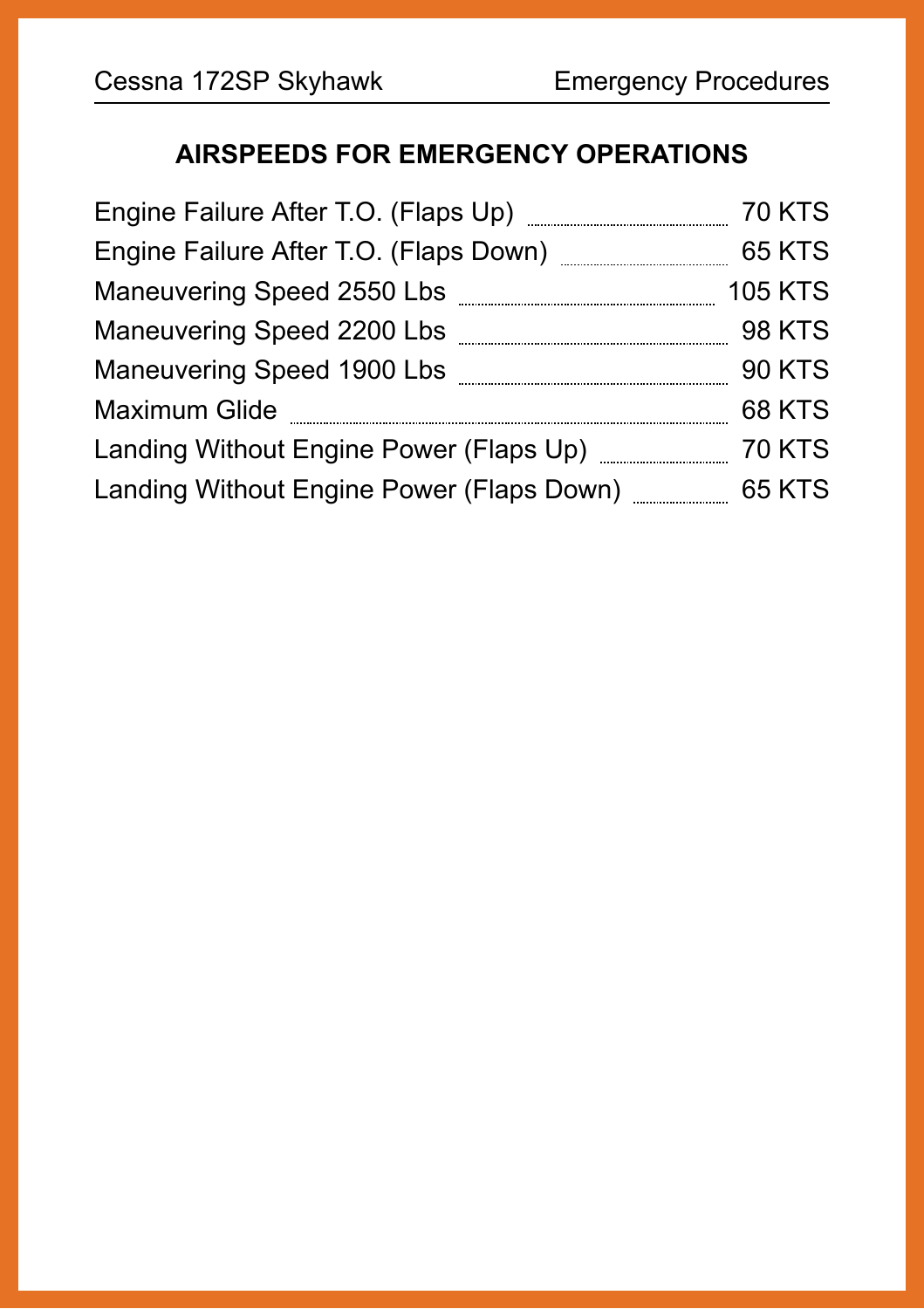#### **ENGINE FAILURE IMMEDIATELY AFTER TAKEOFF**

| 1. Fuel Selector           |                |
|----------------------------|----------------|
| 2. Mixture                 | <b>RICH</b>    |
| IF ENGINE FAILS TO RESTART |                |
| 3. Airspeed                | <b>68 KTS</b>  |
| 4. Mixture                 | <b>CUTOFF</b>  |
| 5. Fuel Shutoff Valve      | OFF (PULL OUT) |
| 6. Ignition Switch         | OFF            |
| 7. Master Switch           |                |

#### **ENGINE FAILURE DURING FLIGHT**

| 1. Airspeed             | 68 KTS        |
|-------------------------|---------------|
| <b>FLY THE AIRPLANE</b> |               |
| 2. Fuel Shutoff Valve   | $ON$ ( $IN$ ) |
| 3. Fuel Selector        | <b>BOTH</b>   |
| 4. Aux. Fuel Pump       |               |
| 5. Mixture              | <b>RICH</b>   |
| 6. Ignition Switch      |               |
|                         |               |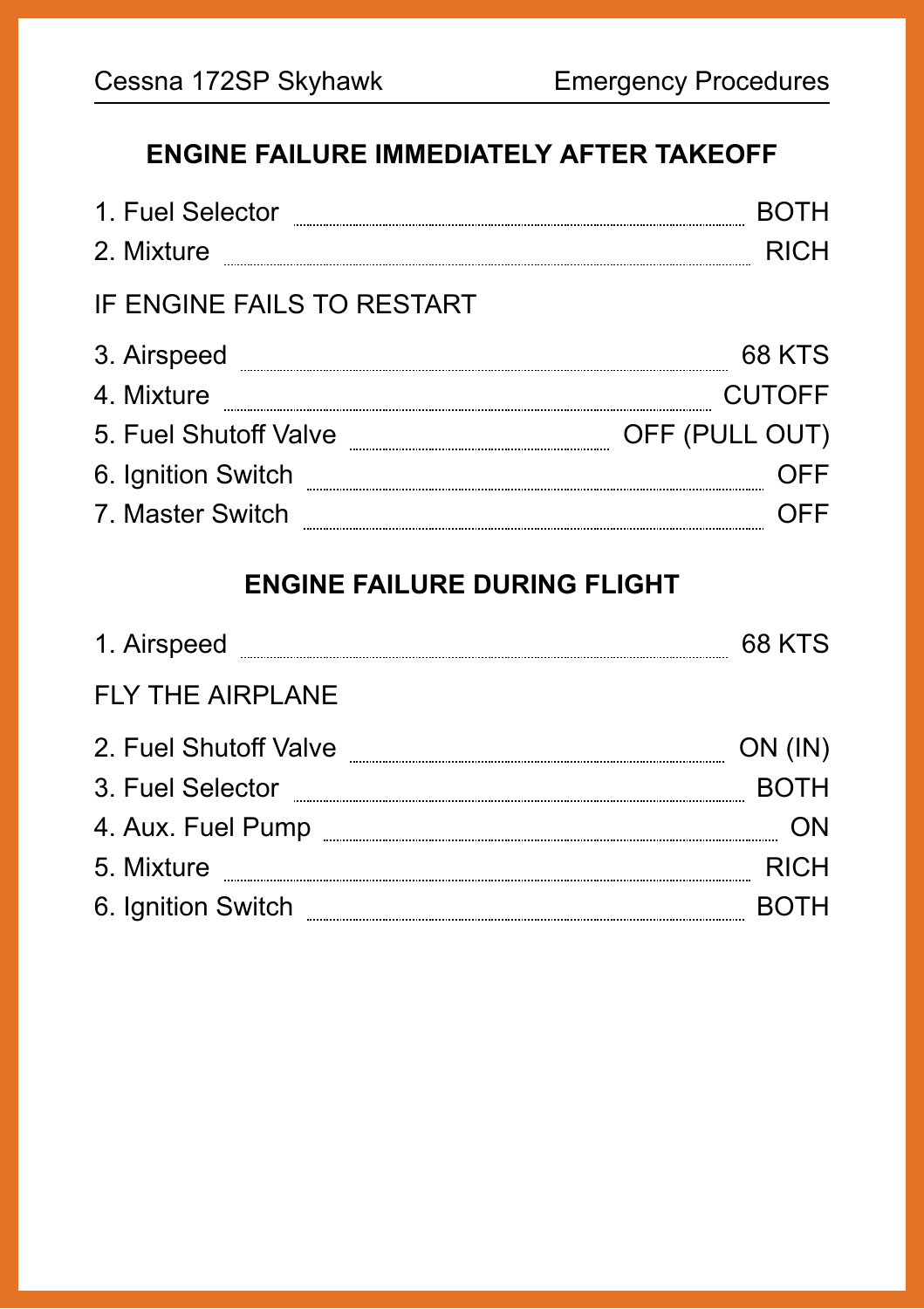### **EMERGENCY LANDING WITHOUT POWER**

| 1. Airspeed           | 65 KTS                   |
|-----------------------|--------------------------|
| 2. Mixture            | <b>CUTOFF</b>            |
| 3. Fuel Shutoff Valve | OFF (PULL OUT)           |
| 4. Ignition Switch    |                          |
| 5. Wing Flaps         | <b>AS REQUIRED</b>       |
| 6. Master Switch      |                          |
| 7. Seatbelts          | TIGHT                    |
| 8. Door               | <b>UNLATCH</b>           |
| 9. Touchdown          | <b>SLIGHTLY TAIL LOW</b> |
| 10. Brakes            | <b>APPLY HEAVILY</b>     |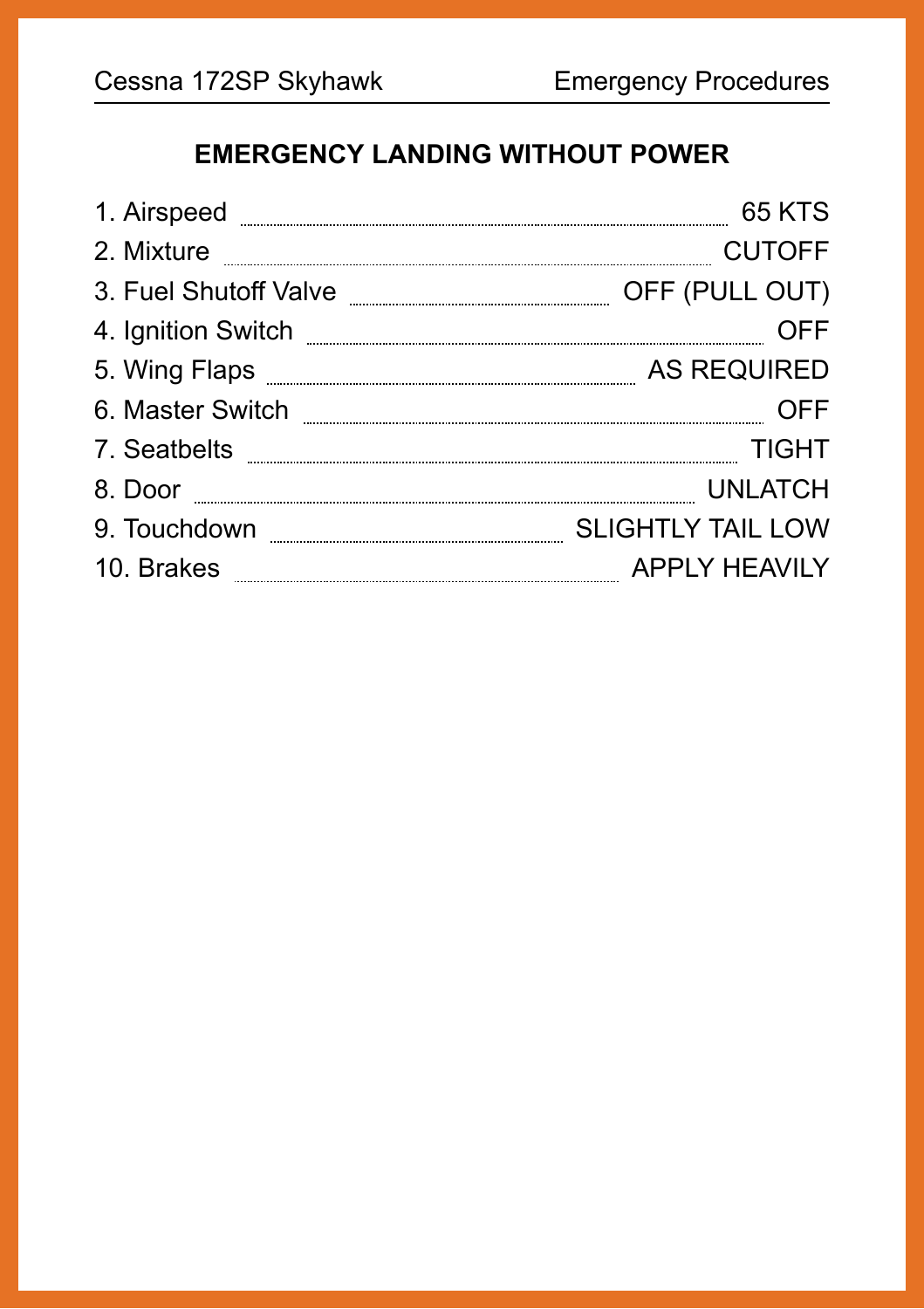### **ALTERNATOR FAILURE**

| 1. Avionics Power Switch          |                  |
|-----------------------------------|------------------|
| 2. Alternator Circuit Breaker     | <b>CHECK IN</b>  |
| 3. Master Switch                  | OFF              |
| 4. Master Switch                  |                  |
| 5. Low Voltage Light              | <b>CHECK OFF</b> |
| 6. Avionics Power Switch          |                  |
| <b>LOW VOLTAGE LIGHT ON AGAIN</b> |                  |
| 7. Alternator                     |                  |
| 8. Nonessential Electrical Equip  | NFF              |
| Land As Soon As Practical         |                  |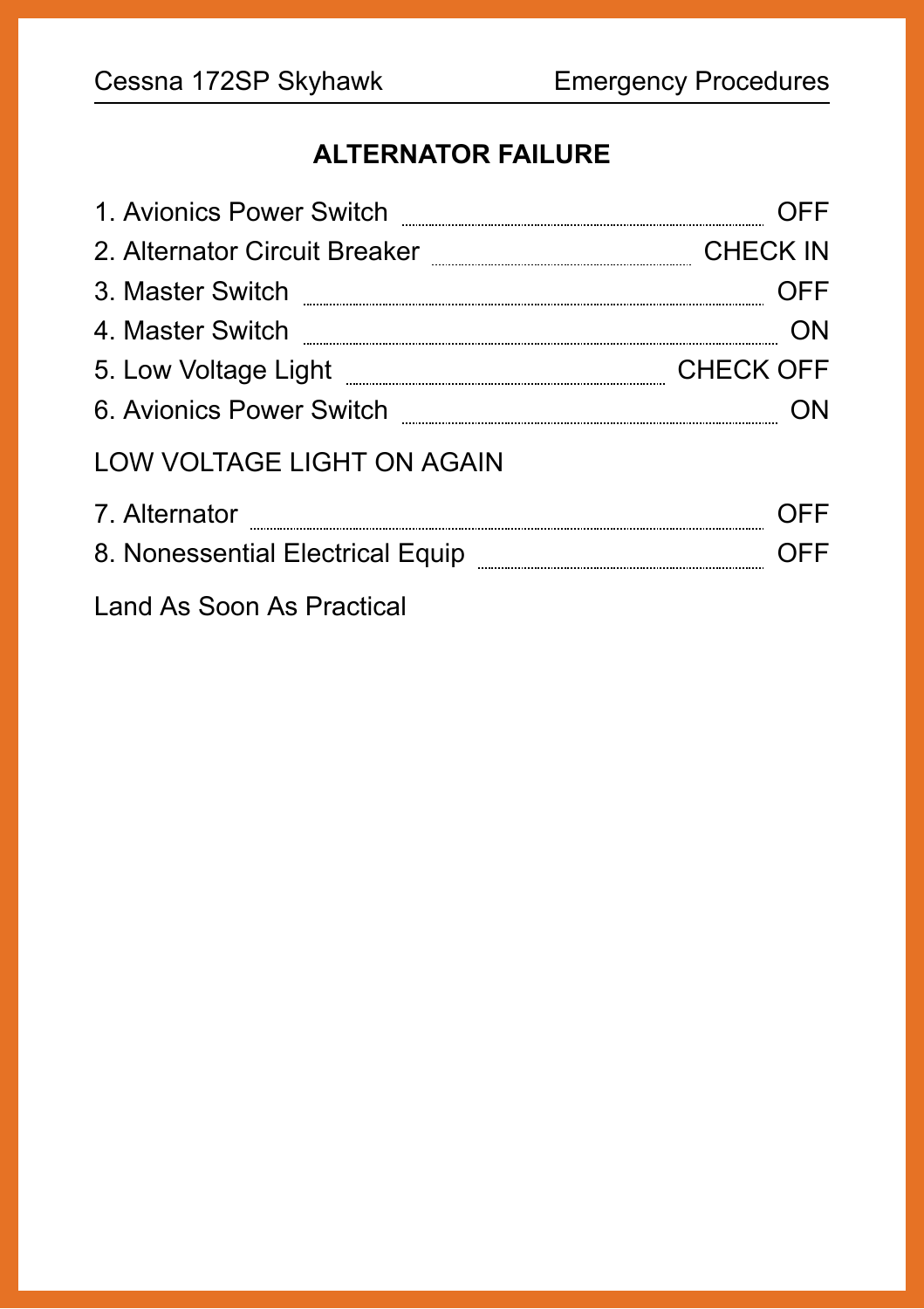# **FIRE DURING START OR GROUND**

| 1. Cranking                | <b>CONTINUE FOR START</b> |
|----------------------------|---------------------------|
| IF ENGINE FAILS TO RESTART |                           |
| 2. Throttle                | <b>FULL OPEN</b>          |
| 3. Mixture                 | <b>CUTOFF</b>             |
| 4. Master Switch           | OFF                       |
| 5. Ignition Switch         | NFF                       |
| 6. Fuel Shutoff Valve      | OFF (PULL OUT)            |
| 7. Aux. Fuel Pump          |                           |

# **ENGINE FIRE IN FLIGHT**

| 1. Mixture            | <b>CUTOFF</b>        |
|-----------------------|----------------------|
| 2. Fuel Shutoff Valve | OFF (PULL OUT)       |
| 3. Aux. Fuel Pump     | )FF                  |
| 4. Master Switch      | 7FF                  |
| 5. Cabin Heat & Air   | 7FF                  |
| 6. Increase Airspeed  | <b>BLOW OUT FIRE</b> |
| 7. Forced Landing     | <b>EXECUTE</b>       |
|                       |                      |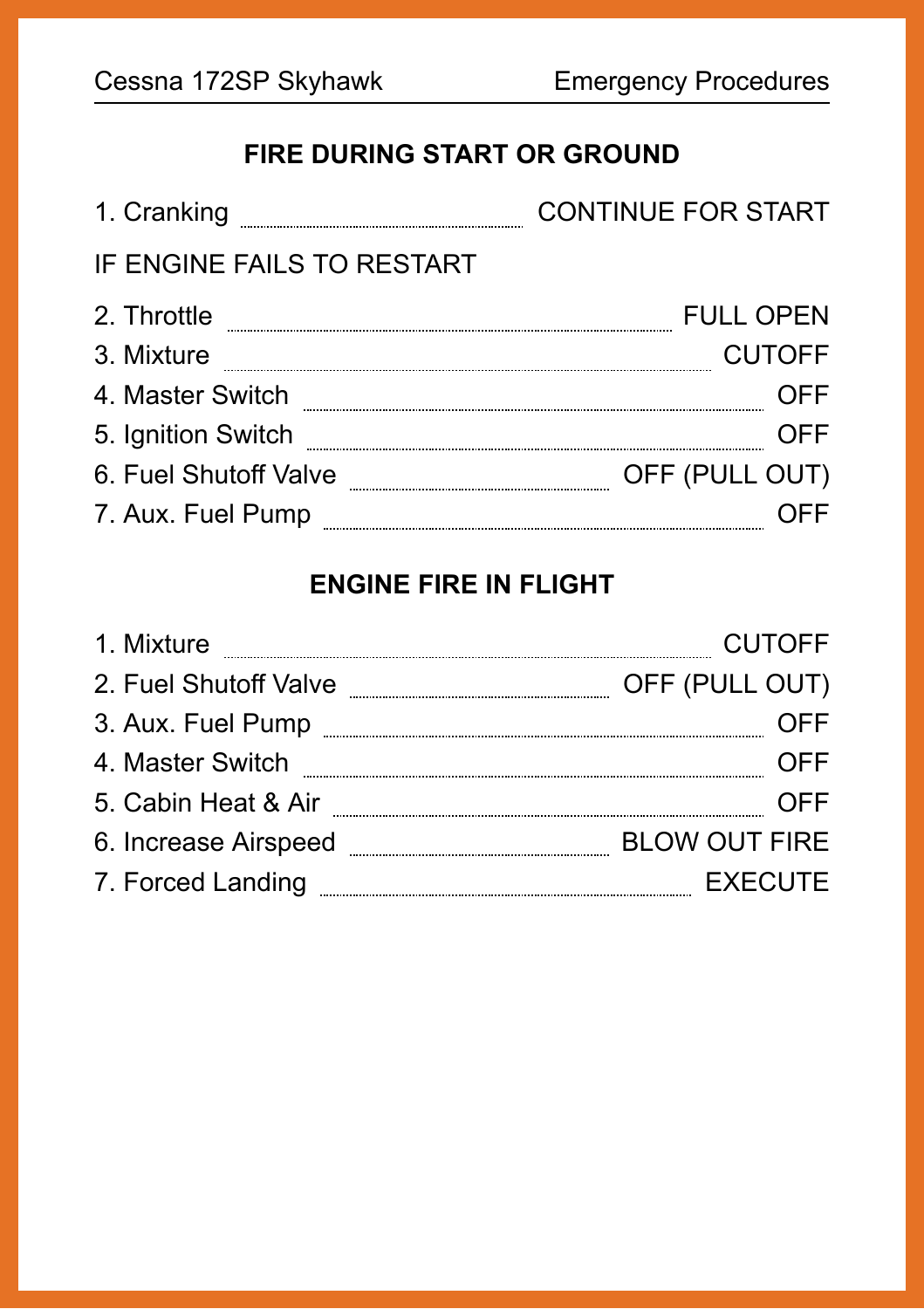#### **ELECTRICAL FIRE IN FLIGHT**

| 1 Master Switch       |           |
|-----------------------|-----------|
| 2. Avionics           | ()⊢⊢      |
| 3. All Other Switches |           |
| 4. Cabin Heat & Air   | OFF/CLOSE |

#### **COMMUNICATION LOSS**

| 1. Frequency <b>Constitution of the Constantine Constantine Constantine Constantine Constantine Constantine Constantine Constantine Constantine Constantine Constantine Constantine Constantine Constantine Constantine Constant</b> | <b>CHECK</b>           |
|--------------------------------------------------------------------------------------------------------------------------------------------------------------------------------------------------------------------------------------|------------------------|
| 2. Volume/Squelch <b>Election Contract Contract Contract Contract Contract Contract Contract Contract Contract Contract Contract Contract Contract Contract Contract Contract Contract Contract Contract Contract Contract Contr</b> | <b>CHECK</b>           |
| 3. Speaker/Phones Switch                                                                                                                                                                                                             | <b>CHECK SELECTION</b> |
| 4. Headset Jacks                                                                                                                                                                                                                     | <b>RESET</b>           |
| 5. O/H Speaker-Handmike                                                                                                                                                                                                              | <b>TRY BOTH</b>        |
| 6. Circuit Breakers                                                                                                                                                                                                                  | <b>CHECK</b>           |
| 7. Other Radio                                                                                                                                                                                                                       | IF AVAILABLE           |
| 8. VOR Frequency <b>with the contract of the contract of the contract of the contract of the contract of the contract of the contract of the contract of the contract of the contract of the contract of the contract of the con</b> | <b>MONITOR</b>         |
| 9. Squawk <b>manufacturer</b>                                                                                                                                                                                                        | 7600                   |
| 10. Tower Lights Signals <b>Commission Control and Street Avenue</b> School and Text and Text and Text and Text and Text and Text and Text and Text and Text and Text and Text and Text and Text and Text and Text and Text and Tex  | <b>OBSERVE</b>         |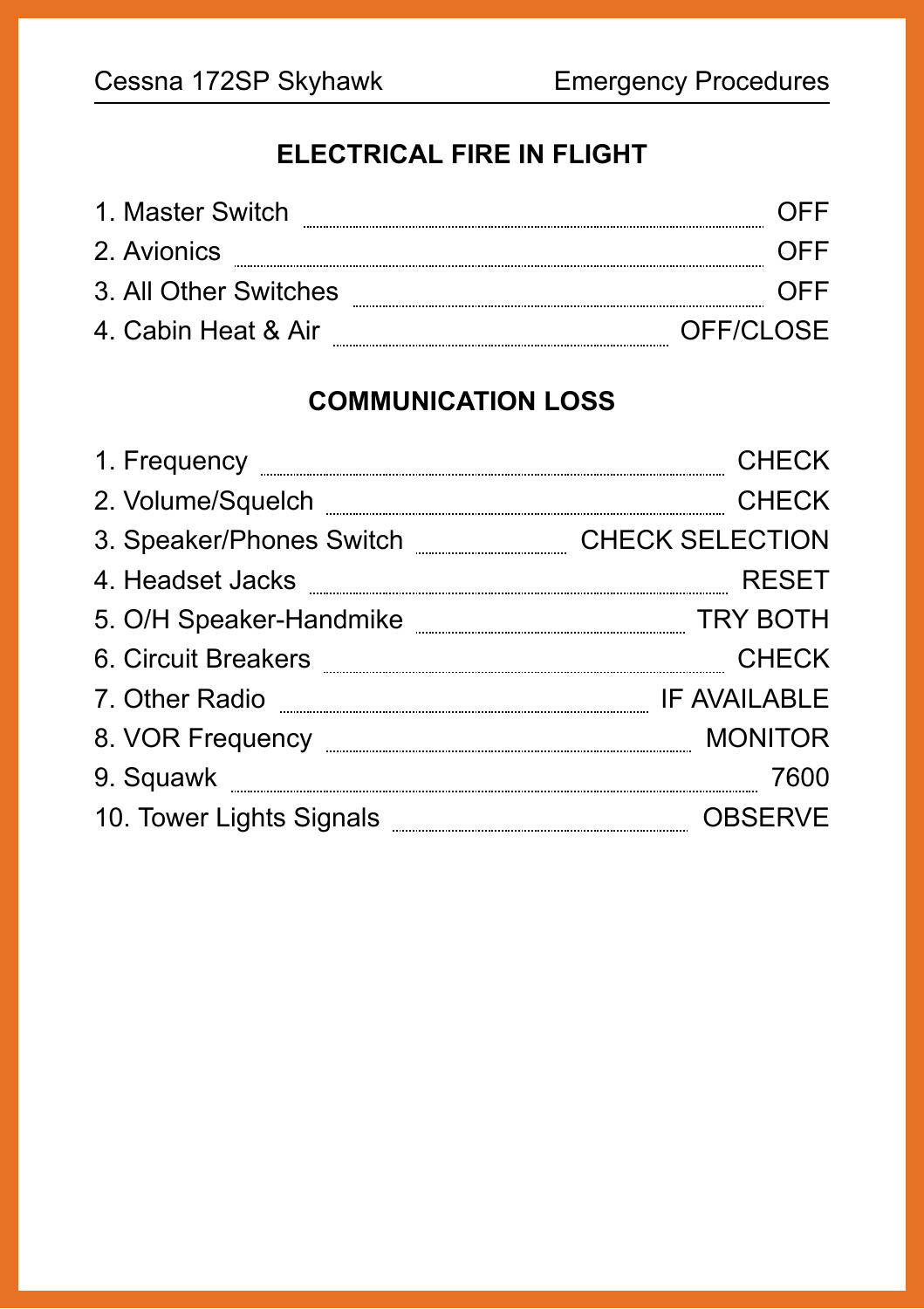#### **TAKEOFF PERFORMANCE - 2550 POUNDS**

Flaps 10⁰, Full Throttle Prior to Brake Release, Paved, Level, Dry runway.

NOTES

- 1. Lift off at 51 KIAS. 50ft at 56 KIAS.
- 2. Short field takeoff technique applied.

3. Decrease distances by 10% for each 9 knots of head wind. For operations to up to 10 knots tailwind, increase distance by 10% for each 2 knots.

4. For operation on a dry, grass runway, increase distances by 15% of the ground roll figure.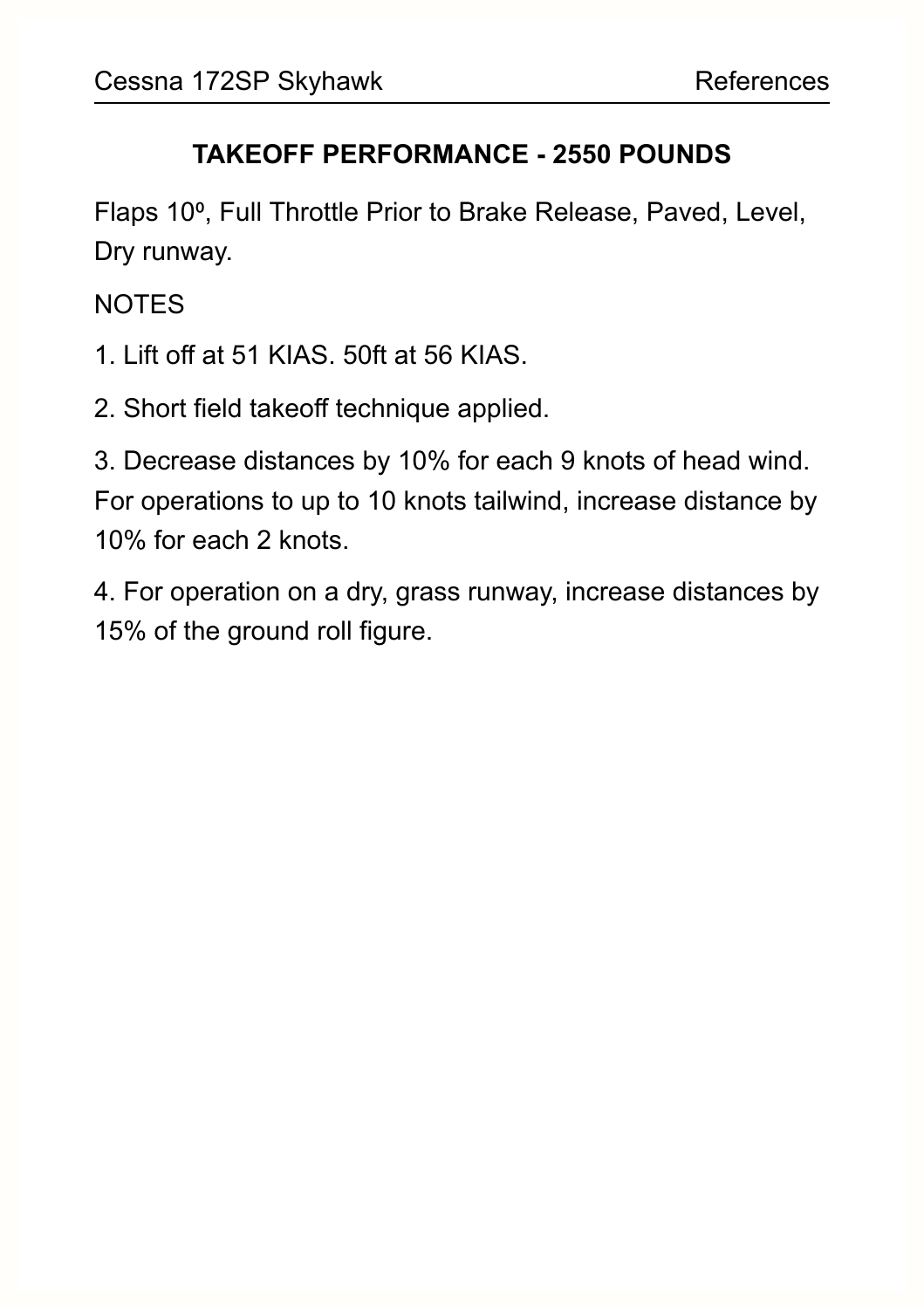|                 | $0^{\circ}$ C              | $10o$ C                    | $20^{\circ}$ C             | $30^{\circ}$ C             | 40° C                      |
|-----------------|----------------------------|----------------------------|----------------------------|----------------------------|----------------------------|
| <b>PRESSURE</b> | <b>GRND</b><br><b>ROLL</b> | <b>GRND</b><br><b>ROLL</b> | <b>GRND</b><br><b>ROLL</b> | <b>GRND</b><br><b>ROLL</b> | <b>GRND</b><br><b>ROLL</b> |
| <b>ALTITUDE</b> | 50 FT                      | 50 FT                      | 50 FT                      | 50 FT                      | 50 FT                      |
| S.L.            | 860                        | 925                        | 995                        | 1070                       | 1150                       |
|                 | 1465                       | 1575                       | 1690                       | 1810                       | 1945                       |
| 1000            | 940                        | 1010                       | 1090                       | 1170                       | 1260                       |
|                 | 1600                       | 1720                       | 1850                       | 1990                       | 2135                       |
| 2000            | 1025                       | 1110                       | 1195                       | 1285                       | 1380                       |
|                 | 1755                       | 1890                       | 2035                       | 2190                       | 2355                       |
| 3000            | 1125                       | 1215                       | 1310                       | 1410                       | 1515                       |
|                 | 1925                       | 2080                       | 2240                       | 2420                       | 2605                       |
| 4000            | 1235                       | 1335                       | 1440                       | 1550                       | 1660                       |
|                 | 2120                       | 2295                       | 2480                       | 2685                       | 2880                       |
| 5000            | 1355                       | 1465                       | 1585                       | 1705                       | 1825                       |
|                 | 2345                       | 2545                       | 2755                       | 2975                       | 3205                       |
| 6000            | 1495                       | 1615                       | 1745                       | 1875                       | 2010                       |
|                 | 2605                       | 2830                       | 3075                       | 3320                       | 3585                       |
| 7000            | 1645                       | 1785                       | 1920                       | 2065                       | 2215                       |
|                 | 2910                       | 3170                       | 3440                       | 3730                       | 4045                       |
| 8000            | 1820                       | 1970                       | 2120                       | 2280                       | 2450                       |
|                 | 3265                       | 3575                       | 3880                       | 4225                       | 4615                       |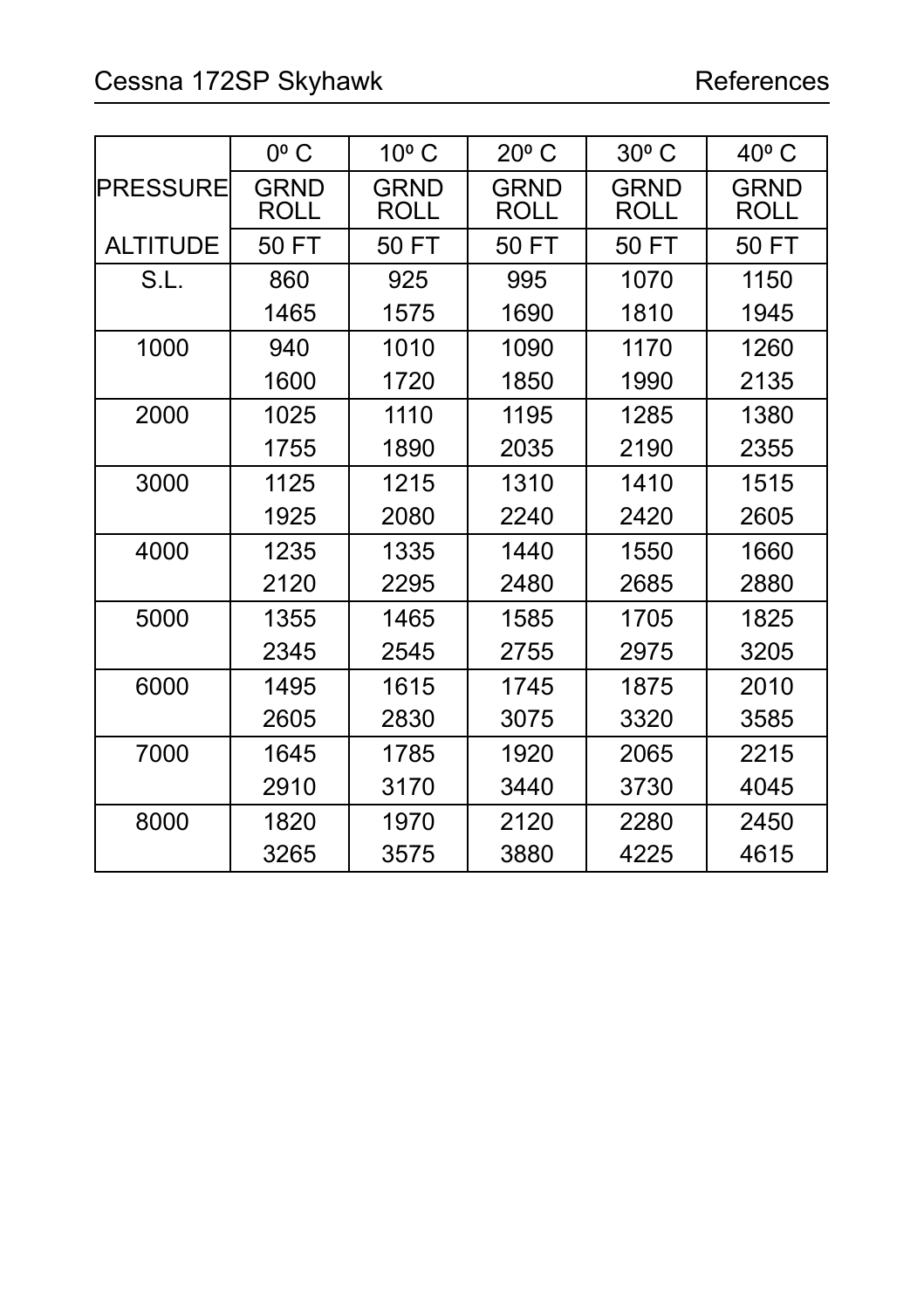#### **TAKEOFF PERFORMANCE - 2200 POUNDS**

Flaps 10⁰, Full Throttle Prior to Brake Release, Paved, Level, Dry runway.

NOTES

- 1. Lift off at 44 KIAS. 50ft at 50 KIAS.
- 2. Short field takeoff technique applied.

3. Decrease distances by 10% for each 9 knots of head wind. For operations to up to 10 knots tailwind, increase distance by 10% for each 2 knots.

4. For operation on a dry, grass runway, increase distances by 15% of the ground roll figure.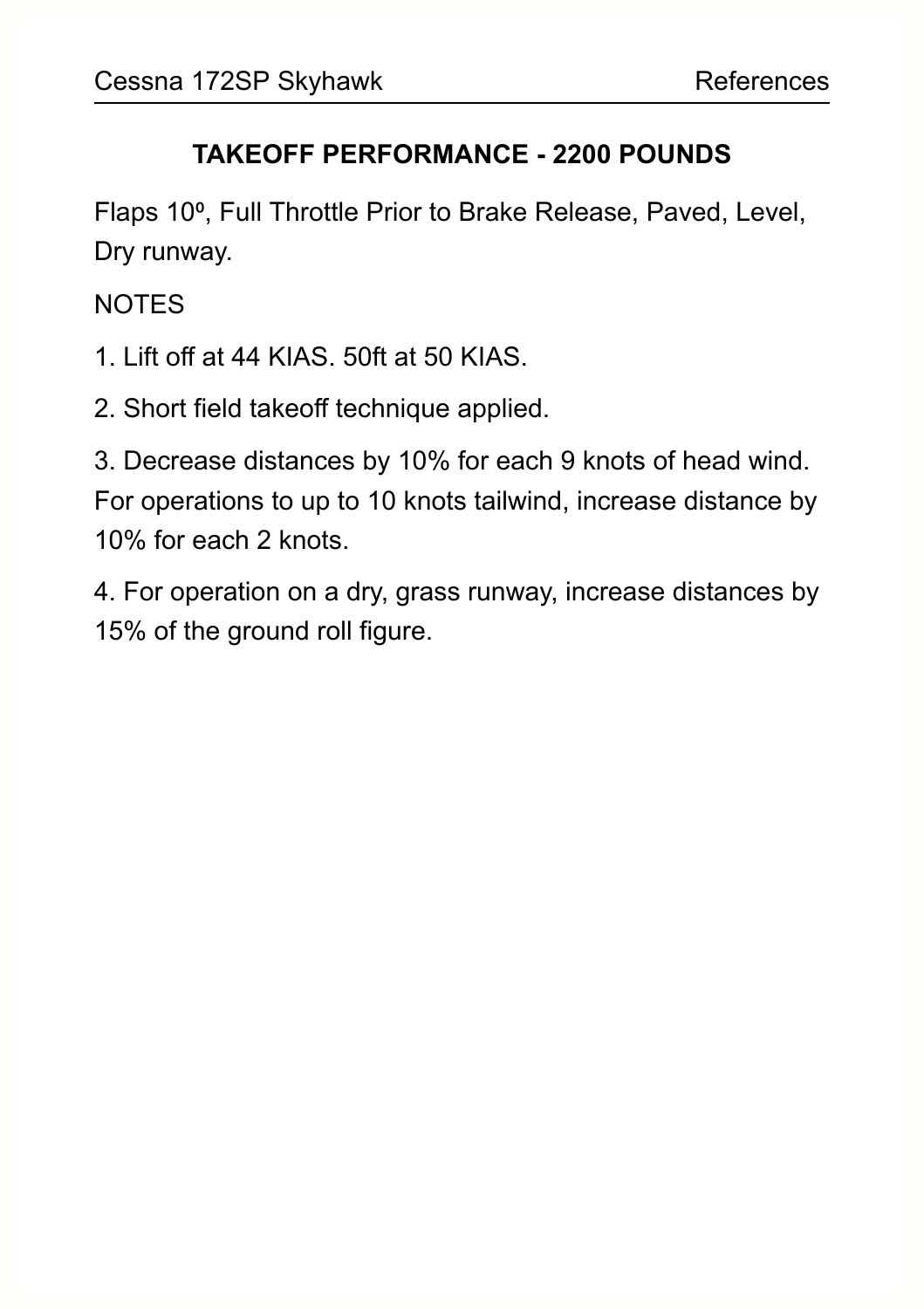|                 | $0^{\circ}$ C              | $10o$ C                    | $20^{\circ}$ C             | $30^{\circ}$ C             | $40^{\circ}$ C             |
|-----------------|----------------------------|----------------------------|----------------------------|----------------------------|----------------------------|
| <b>PRESSURE</b> | <b>GRND</b><br><b>ROLL</b> | <b>GRND</b><br><b>ROLL</b> | <b>GRND</b><br><b>ROLL</b> | <b>GRND</b><br><b>ROLL</b> | <b>GRND</b><br><b>ROLL</b> |
| <b>ALTITUDE</b> | 50 FT                      | 50 FT                      | 50 FT                      | 50 FT                      | 50 FT                      |
| S.L.            | 610                        | 655                        | 705                        | 760                        | 815                        |
|                 | 1055                       | 1130                       | 1205                       | 1290                       | 1380                       |
| 1000            | 665                        | 720                        | 770                        | 830                        | 890                        |
|                 | 1145                       | 1230                       | 1315                       | 1410                       | 1505                       |
| 2000            | 725                        | 785                        | 845                        | 905                        | 975                        |
|                 | 1250                       | 1340                       | 1435                       | 1540                       | 1650                       |
| 3000            | 795                        | 860                        | 925                        | 995                        | 1065                       |
|                 | 1365                       | 1465                       | 1570                       | 1685                       | 1805                       |
| 4000            | 870                        | 940                        | 1010                       | 1090                       | 1165                       |
|                 | 1490                       | 1605                       | 1725                       | 1855                       | 1975                       |
| 5000            | 955                        | 1030                       | 1110                       | 1195                       | 1275                       |
|                 | 1635                       | 1765                       | 1900                       | 2035                       | 2175                       |
| 6000            | 1050                       | 1130                       | 1220                       | 1310                       | 1400                       |
|                 | 1800                       | 1940                       | 2090                       | 2240                       | 2395                       |
| 7000            | 1150                       | 1245                       | 1340                       | 1435                       | 1540                       |
|                 | 1985                       | 2145                       | 2305                       | 2475                       | 2650                       |
| 8000            | 1270                       | 1370                       | 1475                       | 1580                       | 1695                       |
|                 | 2195                       | 2375                       | 2555                       | 2745                       | 2950                       |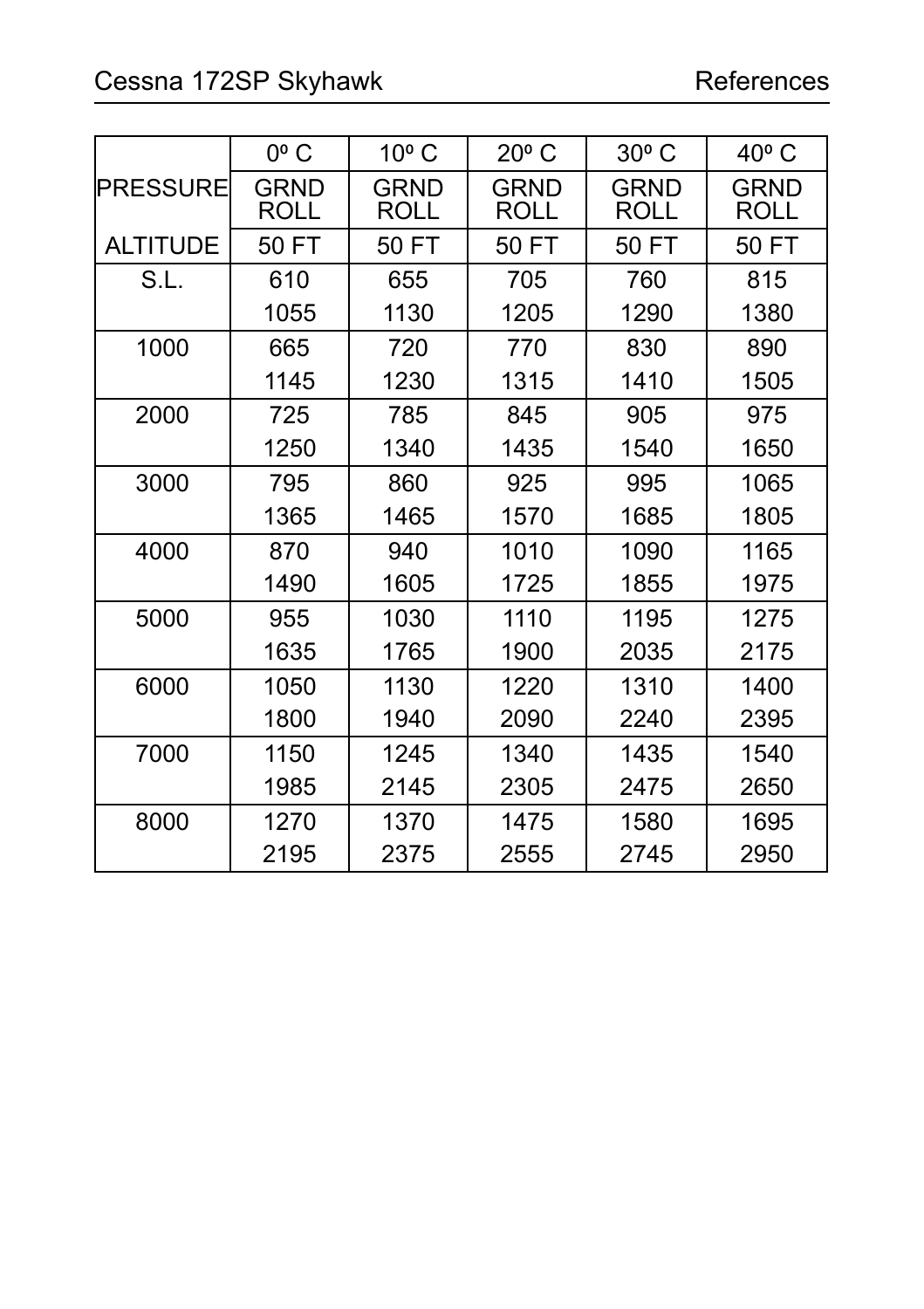#### **CRUISE PERFORMANCE - 2550 POUNDS**

#### Recommended Lean Mixture At All Altitudes

|      |           |    | ISA - 20° C |      | $ISA + 0^{\circ}$ C |     | $ISA + 20^{\circ}$ C |                                               |     |     |
|------|-----------|----|-------------|------|---------------------|-----|----------------------|-----------------------------------------------|-----|-----|
| P.A. |           |    |             |      |                     |     |                      | RPM %BHP KTAS GPH %BHP KTAS GPH %BHP KTAS GPH |     |     |
|      | 2000 2550 | 83 | 117         | 11.1 | 77                  | 118 | 10.5                 | 72                                            | 117 | 9.9 |
|      | 2500      | 78 | 115         | 10.6 | 73                  | 115 | 9.9                  | 68                                            | 115 | 9.4 |
|      | 2400      | 69 | 111         | 9.6  | 64                  | 110 | 9.0                  | 60                                            | 109 | 8.5 |
|      | 2300      | 61 | 105         | 8.6  | 57                  | 104 | 8.1                  | 53                                            | 102 | 7.7 |
|      | 2200      | 53 | 99          | 7.7  | 50                  | 97  | 7.3                  | 47                                            | 95  | 6.9 |
|      | 2100      | 47 | 92          | 6.9  | 44                  | 90  | 6.6                  | 42                                            | 89  | 6.3 |
|      | 4000 2600 | 83 | 120         | 11.1 | 77                  | 120 | 10.4                 | 72                                            | 119 | 9.8 |
|      | 2550      | 79 | 118         | 10.6 | 73                  | 117 | 9.9                  | 68                                            | 117 | 9.4 |
|      | 2500      | 74 | 115         | 10.1 | 69                  | 115 | 9.5                  | 64                                            | 114 | 8.9 |
|      | 2400      | 65 | 110         | 9.1  | 61                  | 109 | 8.5                  | 57                                            | 107 | 8.1 |
|      | 2300      | 58 | 104         | 8.2  | 54                  | 102 | 7.7                  | 51                                            | 101 | 7.3 |
|      | 2200      | 51 | 98          | 7.4  | 48                  | 96  | 7.0                  | 45                                            | 94  | 6.7 |
|      | 2100      | 45 | 91          | 6.6  | 42                  | 89  | 6.4                  | 40                                            | 87  | 6.1 |
|      | 6000 2650 | 83 | 122         | 11.1 | 77                  | 122 | 10.4                 | 72                                            | 121 | 9.8 |
|      | 2600      | 78 | 120         | 10.6 | 73                  | 119 | 9.9                  | 68                                            | 118 | 9.4 |
|      | 2500      | 70 | 115         | 9.6  | 65                  | 114 | 9.0                  | 60                                            | 112 | 8.5 |
|      | 2400      | 62 | 109         | 8.6  | 57                  | 108 | 8.2                  | 54                                            | 106 | 7.7 |
|      | 2300      | 54 | 103         | 7.8  | 51                  | 101 | 7.4                  | 48                                            | 99  | 7.0 |
|      | 2200      | 48 | 96          | 7.1  | 45                  | 94  | 6.7                  | 43                                            | 92  | 6.4 |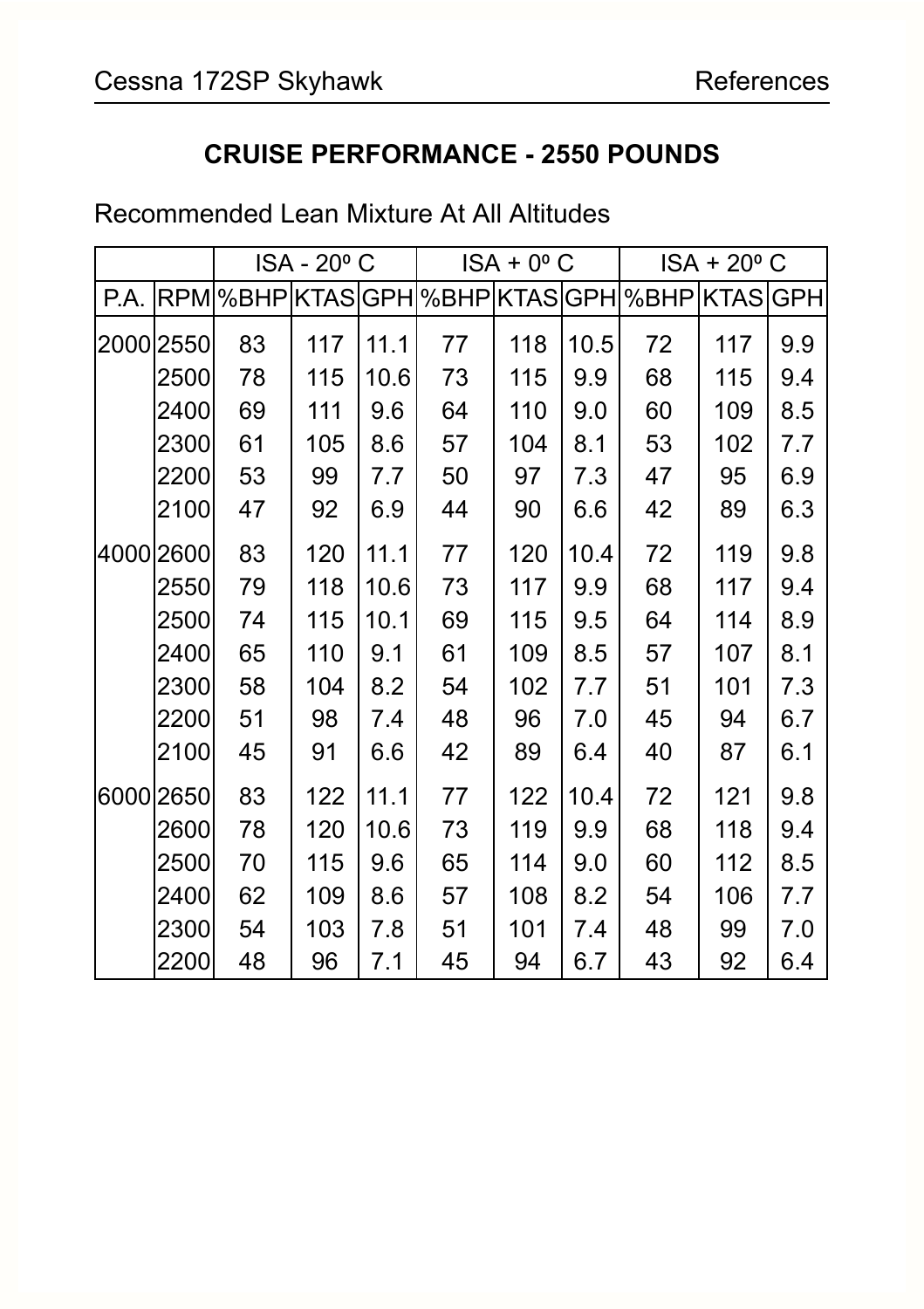#### **CRUISE PERFORMANCE - 2550 POUNDS**

#### Recommended Lean Mixture At All Altitudes

|             |      |    | ISA - 20° C |      |    | $ISA + 0^{\circ}$ C |      | $ISA + 20^{\circ}$ C                          |     |     |
|-------------|------|----|-------------|------|----|---------------------|------|-----------------------------------------------|-----|-----|
| P.A.        |      |    |             |      |    |                     |      | RPM %BHP KTAS GPH %BHP KTAS GPH %BHP KTAS GPH |     |     |
| 8000        | 2700 | 83 | 125         | 11.1 | 77 | 124                 | 10.4 | 71                                            | 123 | 9.7 |
|             | 2650 | 78 | 122         | 10.5 | 72 | 122                 | 9.9  | 67                                            | 120 | 9.3 |
|             | 2600 | 74 | 120         | 10.0 | 68 | 119                 | 9.4  | 64                                            | 117 | 8.9 |
|             | 2500 | 65 | 114         | 9.1  | 61 | 112                 | 8.6  | 57                                            | 111 | 8.1 |
|             | 2400 | 58 | 108         | 8.2  | 54 | 106                 | 7.8  | 51                                            | 104 | 7.4 |
|             | 2300 | 52 | 101         | 7.5  | 48 | 99                  | 7.1  | 46                                            | 97  | 6.8 |
|             | 2200 | 46 | 94          | 6.8  | 43 | 92                  | 6.5  | 41                                            | 90  | 6.2 |
| 10,000 2700 |      | 78 | 124         | 10.5 | 72 | 123                 | 9.8  | 67                                            | 122 | 9.3 |
|             | 2650 | 73 | 122         | 10.0 | 68 | 120                 | 9.4  | 63                                            | 119 | 8.9 |
|             | 2600 | 69 | 119         | 9.5  | 64 | 117                 | 9.0  | 60                                            | 115 | 8.5 |
|             | 2500 | 62 | 113         | 8.7  | 57 | 111                 | 8.2  | 54                                            | 109 | 7.8 |
|             | 2400 | 55 | 106         | 7.9  | 51 | 104                 | 7.5  | 49                                            | 102 | 7.1 |
|             | 2300 | 49 | 100         | 7.2  | 46 | 97                  | 6.8  | 44                                            | 95  | 6.5 |
| 12,000 2650 |      | 69 | 121         | 9.5  | 64 | 119                 | 8.9  | 60                                            | 117 | 8.5 |
|             | 2600 | 65 | 118         | 9.1  | 61 | 116                 | 8.5  | 57                                            | 114 | 8.1 |
|             | 2500 | 58 | 111         | 8.3  | 54 | 109                 | 7.8  | 51                                            | 107 | 7.4 |
|             | 2400 | 52 | 105         | 7.5  | 49 | 102                 | 7.1  | 46                                            | 100 | 6.8 |
|             | 2300 | 47 | 98          | 6.9  | 44 | 95                  | 6.6  | 41                                            | 92  | 6.3 |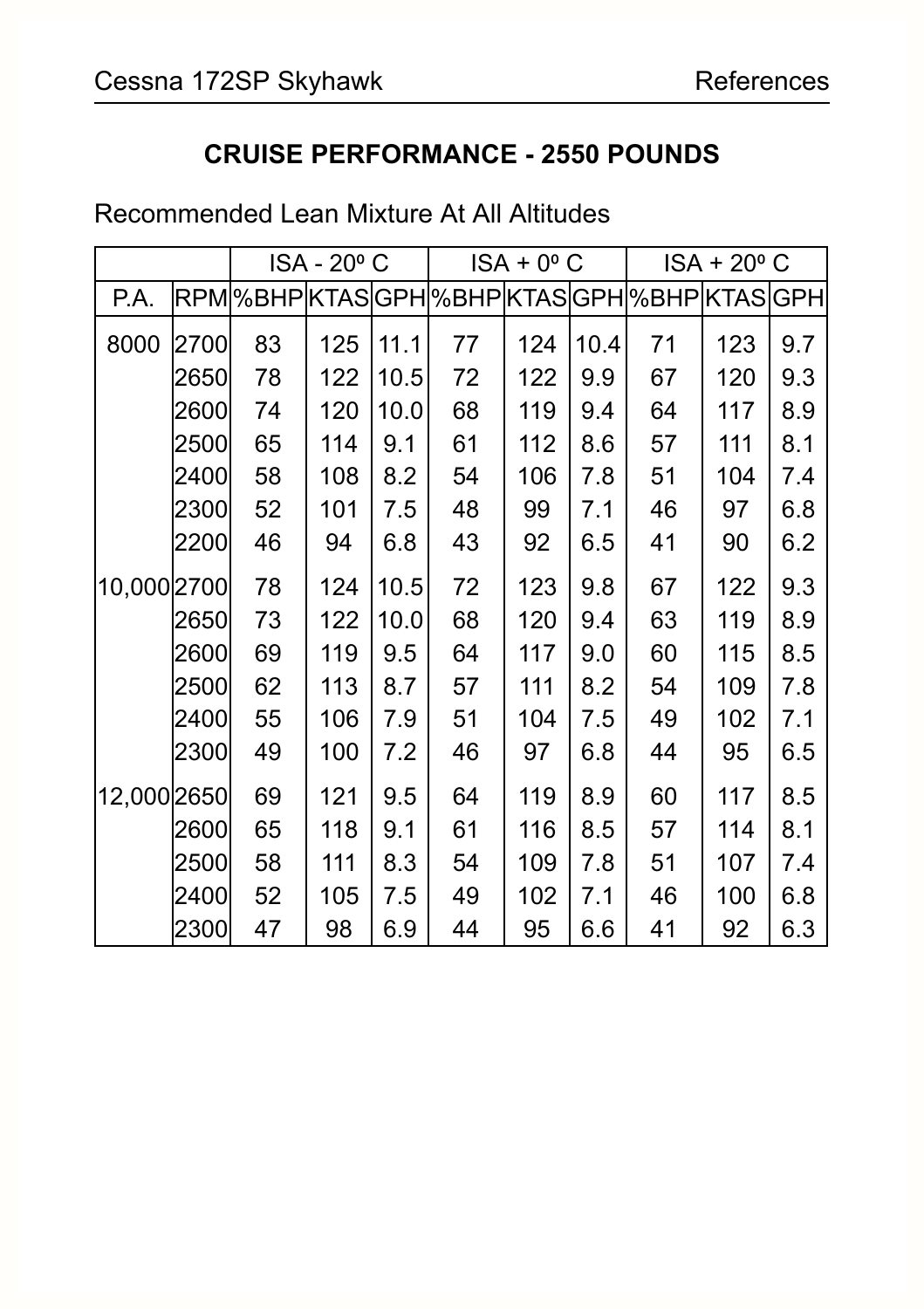#### **LANDING PERFORMANCE - 2550 POUNDS**

Flaps 30⁰, Power Off, Maximum Braking, Paved, Level, Dry runway, Zero Wind.

**NOTES** 

- 1. Speed at 50ft: 61 KIAS.
- 2. Short field landing technique applied.

3. Decrease distances by 10% for each 9 knots of head wind. For operations to up to 10 knots tailwind, increase distance by 10% for each 2 knots.

4. For operation on a dry, grass runway, increase distances by 45% of the ground roll figure.

5. If landing with flaps up is necessary, increase the approach speed by 9 KIAS and allow for 35% longer distances.